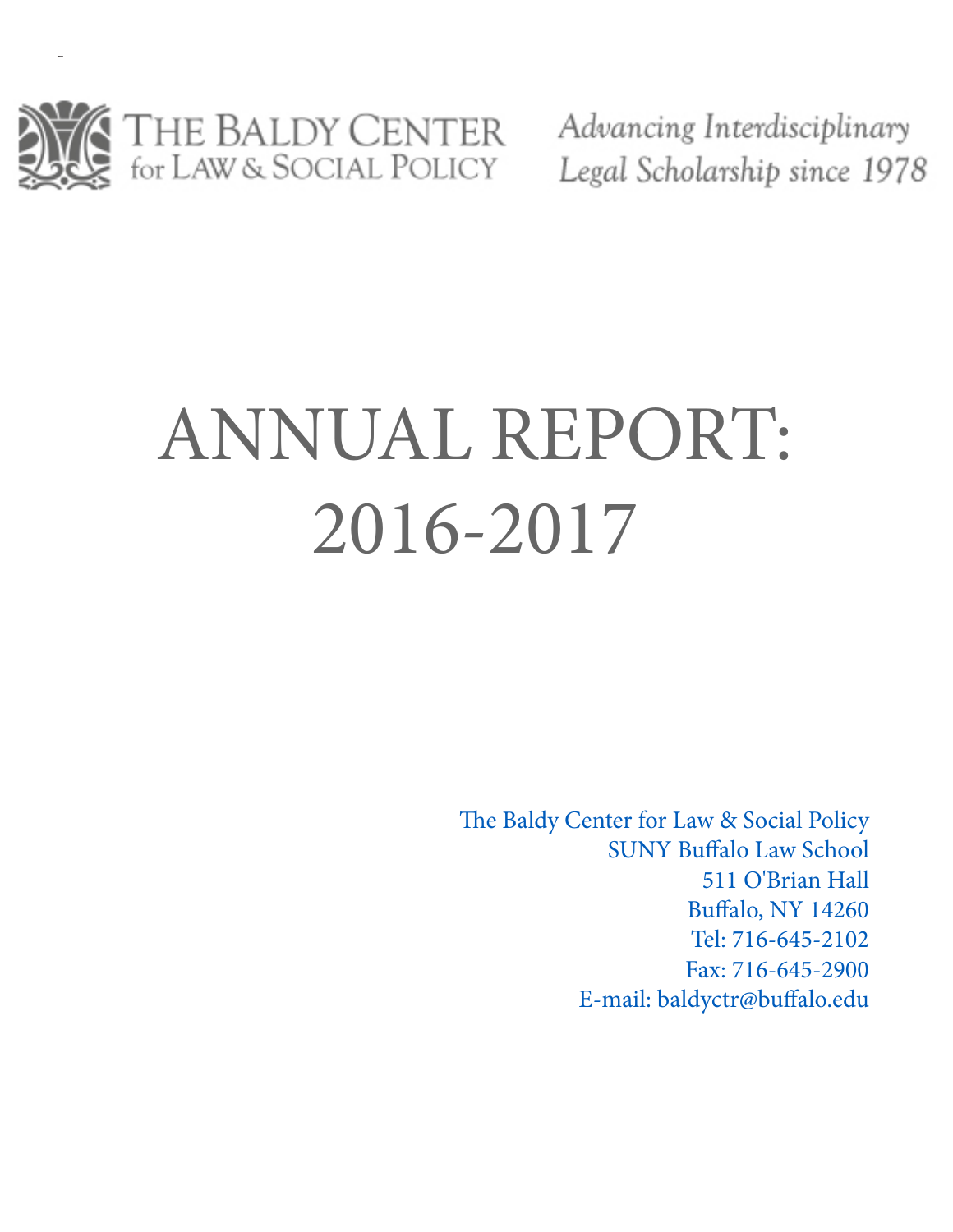# Baldy Center for Law and Social Policy

Contents

# I. Center Overview History

Organization and Center Staff

# II. Research Support and Fellowships Faculty Research Grants

Baldy Center Fellowship Program

# III. Speakers and Visitors<br>Distinguished Speaker Series

Co-Sponsored Events

# IV. Conferences and Workshops Conferences

V. Publications SSRN Buffalo Legal Studies Research Paper Series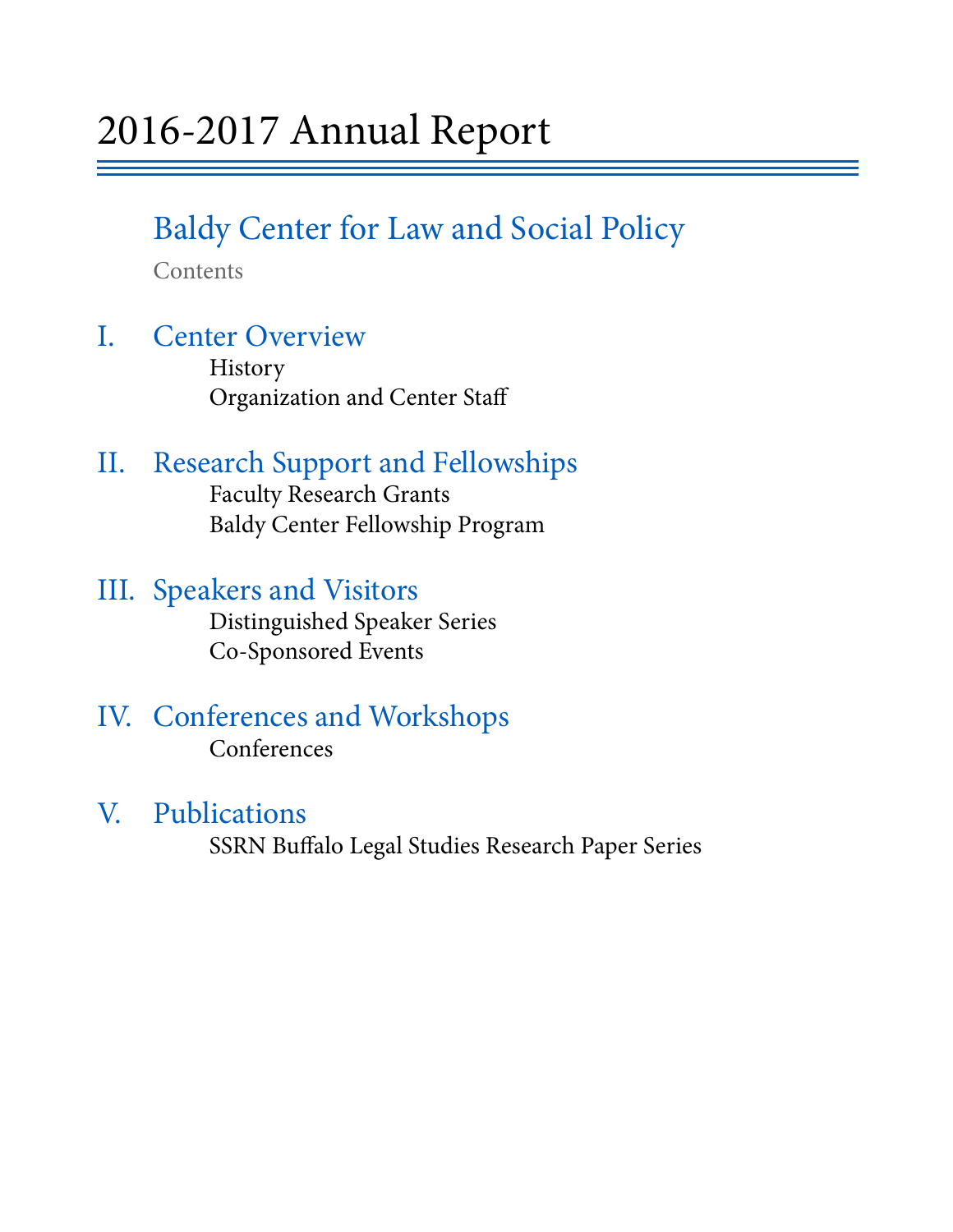## I. Center Overview

# **History**

Created nearly 40 years ago under a bequest from Buffalo attorney Christopher Baldy, the Baldy Center for Law & Social Policy supports interdisciplinary research on law, legal institutions and social policy throughout the University at Buffalo. The Center not only engages faculty and students campus-wide, it also has national and international impact through the scholarly publications, conferences, workshops, and other activities described in this report. The center is housed at the SUNY Buffalo Law School.

## Organization and Center Staff

## Baldy Advisory Council for 2016-2017

 Anya Bernstein (Law) Irus Braverman (Law) Trina Hamilton (Geography) Hal Langfur (History) Jonathan Manes (Law) Matteo Taussig-Rubbo (Law) Mary Nell Trautner (Sociology)

## Baldy Center Staff

 Errol Meidinger, Director Laura Wirth, Assitant Director Caroline Funk, Research Associate Amy Hothow, Technical Accounting Matthew McLeskey, Research Assistant Yaqi Yuan (Sam), Research Assistant

## Baldy Center Technical Team

 Michael Massett, Print Designer Debra Kolodczak, Web Designer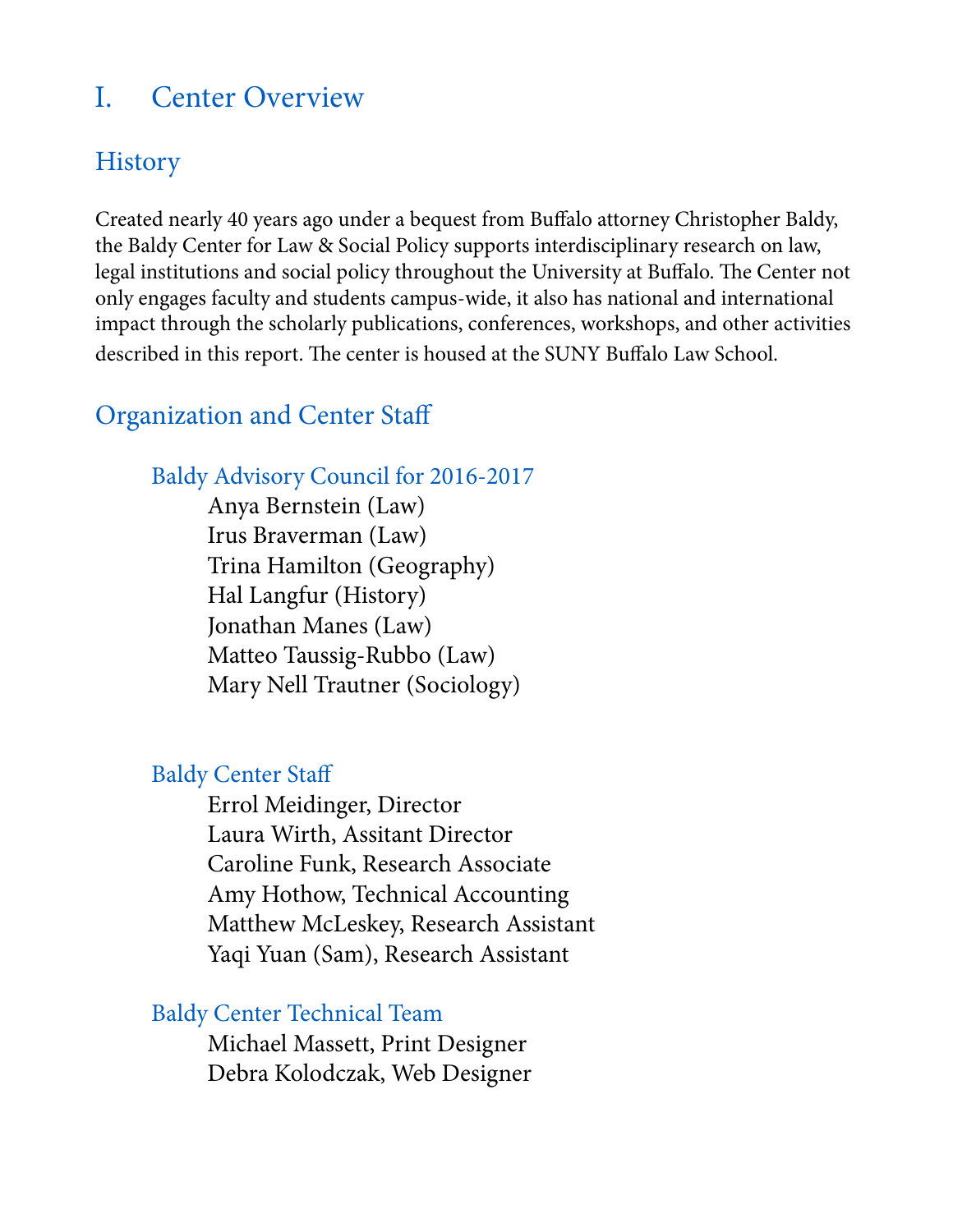# II. Research Support and Fellowships

## Faculty Research Grants

#### Annahita Ball, Elizabeth Bowen, and Annette Semanchin-Jones, Social Work:

Improving Educational Outcomes for Homeless and Child Welfare-Involved Youth in Greater Buffalo through Cross-Systems Collaboration

#### Samantha Barbas, School of Law:

The Most Loved, Most Hated Magazine in America: Confidential Magazine and the Transformation of Freedom of the Press

#### Anya Bernstein, School of Law:

Administrative Law from the Administrative Perspective in Taiwan

#### Irus Braverman, School of Law:

The Law of the Land: Nature Reserves in the Occupied Palestinian Territories

#### Jang Wook Huh, English and Asian Studies Program:

School Cross-Racial Justice in the Pacific

#### Charles Lamb, Political Science:

Presidents, Bureaucracy, and Fair Housing in America

#### Christopher Mele, Sociology:

The Entrepreneurial Turn in Housing Policy: Effects on the Provision of Affordable Rental Housing

#### Athena Mutua, School of Law:

Black Power on Trial: The Kansas Nine

#### Anthony O'Rourke. School of Law:

Civil and Criminal Discovery

#### Erkin Ozay, Architecture:

Building a Public Institution: The Case of Henderson-Hopkins School and Middle East Balti more

#### Deborah Reed-Danahay, Anthropology:

Being French in London: National Science Space and European Mobility Regimes

#### Lauren Sassoubre, Civil, Structural and Environmental Engineering, and Jessica Owley, School of Law:

 Exploring the Legal and Scientific Feasibility of Using Recycled Water from Dairy Farms for Agricultural Irrigation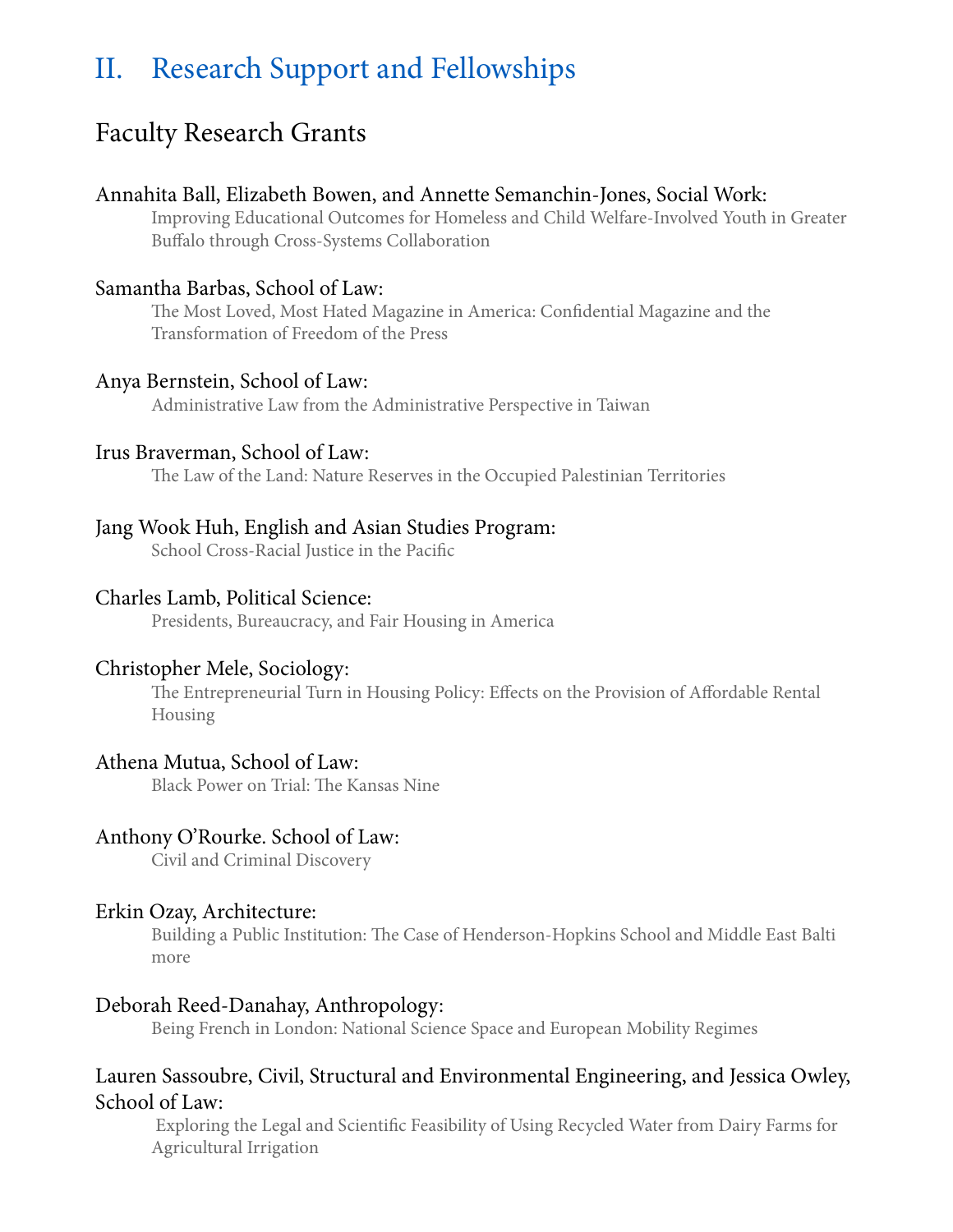### Robert Silverman, Urban and Regional Planning:

Model Community Benefits Agreements (CBAs): An Emerging Tool for Negotiating Equitable Development

### Jessica Su, Sociology:

Labor Market Conditions and Unintended Pregnancy

## Gwynn Thomas, Global Gender Studies/Transnational Studies:

Hidden Activists: The Role of Civil Servants in Promoting Gender Equality in Latin America

## Marion Werner, Geography:

Trade and Agro-Food Systems Regulation in the Caribbean

## Li Yen, Urban and Regional Planning:

Spatial Clustering of Abandonment and Demolition: A Case Study in Buffalo, New York

## Ezra Zubrow, Anthropology:

Cultural Heritage as a Human Right

# Baldy Fellowships in Interdisciplinary Legal Studies

The Baldy Center continued its fellowship program for scholars pursuing important topics in law, legal institutions, and social policy during the 2016-2017 academic year. Fellows are expected to participate regularly in Baldy Center events, but otherwise have no obligations beyond vigorously pursuing their research. Fellows receive standard university research privileges (library, Internet, office space, computer, phone) and are encouraged to develop collaborative research projects with SUNY Buffalo faculty members where appropriate. Those who wish to teach a course to aid their research or gain teaching experience are accommodated on a case-by-case basis.

## The 2016-2017 Senior Fellow was:



 Catherine Connolly is Professor of Gender and Women's Studies at the University of Wyoming (UW), where she served nine years as the de partment director. Dr. Connolly earned a J.D. (cum laude, 1991) and a Ph.D. (Sociology, 1992) from the University at Buffalo. As a graduate student at UB, she was a Baldy Center fellow.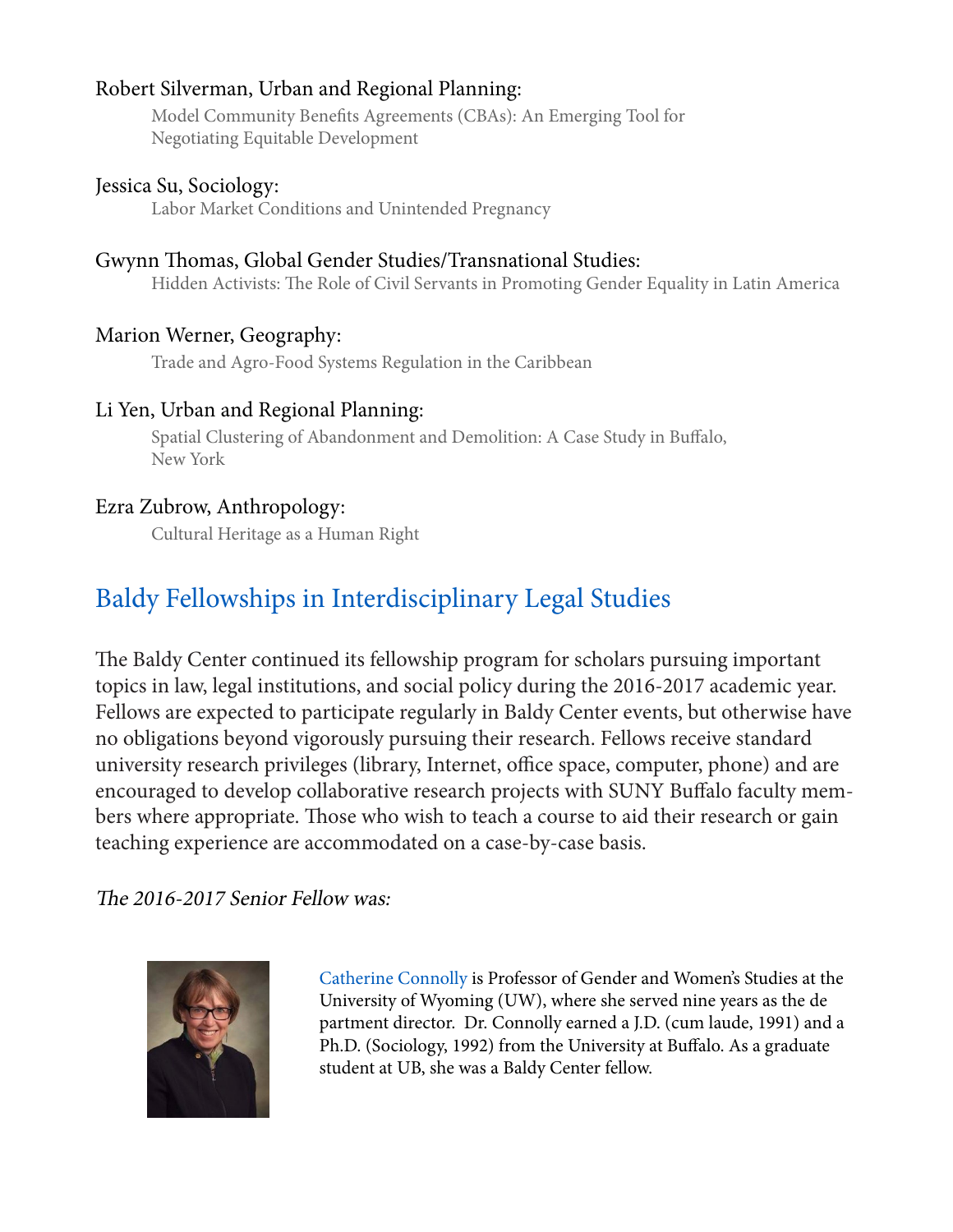### The 2016-2017 Postdoctoral Fellows were:



 Camilo Arturo Leslie, 2015-17 Postdoctoral Fellow, has a PhD in Sociology from the University of Michigan, where he previously earned a JD. His dissertation research combines legal sociology, economic sociology, and a theoretical focus on trust and trustworthiness to account for the ruinous "success" of history's second largest Ponzi scheme: the \$5.5 billion Stanford Financial Group fraud. At the Baldy Center, Camilo is revising his dissertation into a book manuscript ten tatively titled Untangling the Knotted Roots of Trust: Trustworthiness and Jurisdiction in the Stanford Financial Group fraud.



 Justin L. Simard, 2015-17 Postdoctoral Fellow, earned his JD and his PhD in History at the University of Pennsylvania. His dissertation examines how American lawyers in the 19th century helped build the American economy. Using day books, ledgers, and letters, the disser tation provides a bottom-up history of an elite profession. At the Baldy Center, Justin continued his research on the work of 19th century American lawyers and published "The Birth of a Legal Economy: Lawyers and the Development of American Commerce," which appeared in the Buffalo Law Review.

# III. Speakers and Visitors

# Distinguished Speaker Series

September 9, 2016 Kenneth Abbott, Jack E. Brown Professor of Law, Arizona State University Sandra Day O'Connor College of Law. "Experimentalist Governance 2.0: Taking 'Experiments' (More) Seriously"

October 14, 2016 Ahmed White, Professor of Law, University of Colorado Law School. "It's Own Dubious Battle: The Impossible Defense of an Effective Right to Strike"

Feburary 10, 2017 Ana Mariella Bacigalupo, Professor, Department of Anthropology, University at Buffalo, SUNY. "The Spirit of Law in Chile: Judge Karen Atala's Transformative Shamanic Vision and Her LGBT Rights Child Custody Case"

March 3, 2017 Mitra Sharafi, Associate Professor of Law, University of Wisconsin Law School. "Corruption and Forensic Experts in British India"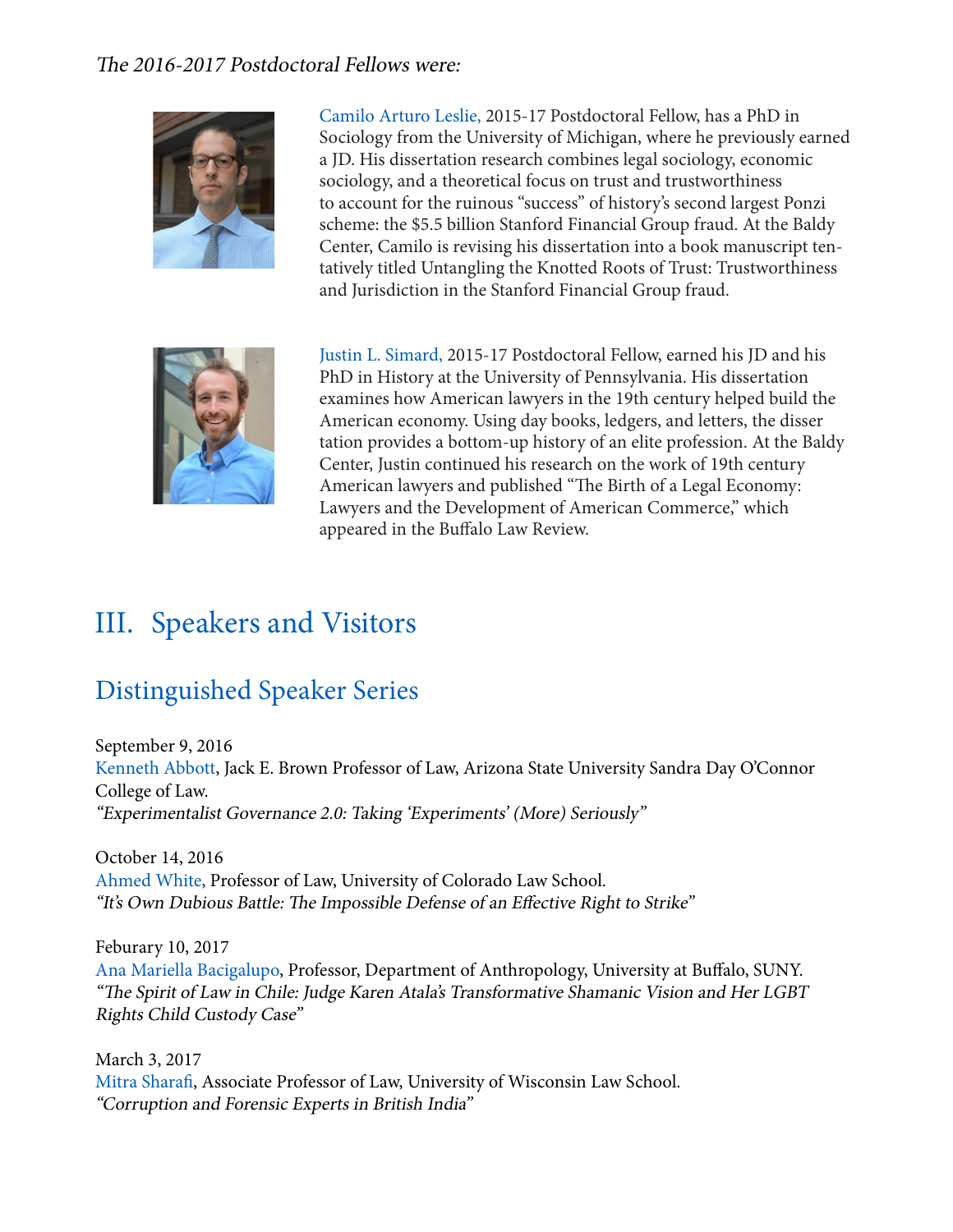March 10, 2017 Erin Delaney, Associate Professor of Law, Northwestern University Law School. "A Federal Case of Judicial Review: From Structure to Rights"

March 17, 2017 Douglas Nejaime, Professor of Law & Faculty Director, Williams Institute, UCLA School of Law. "Assimilating Difference"

March 31, 2017 Margaret Boittin, Assistant Professor of Law, York University Osgoode Hall Law School. "Enforcement and Accommodation: Tier-Based Patterns in the Policing of Prostitution in China"

April 14, 2017 Hiroshi Motomura, Susan Westerberg Prager Professor of Law, UCLA School of Law. "Migrants, Refugees and Citizens: What's Next for Immigration Law and Policy?"

## Co-Sponsored Events

February 12, 2017

"Day of Celebration and Solidarity." A party to honor and celebrate international scholars, students, immigrants and refugees. Organized by the UB Gender Institute and co-sponsored with nearly 100 community and university partners.

April 28, 2017

Allison Weiner Heinemann, Professor, ILR School, Cornell University: "'I Have a Peaceful Place': Redefining Disability, Trauma, and Access in Law and Education." Organized by the UB Center for Disability Studies.

April 29, 2017

"The Professor Claude Welch Retirement Celebration." A mini-conference in honor of Claude Welch's (SUNY Distinguished Service Professor of Political Science) distinguished career. Co-sponsored with the UB Honors College, the UB Humanities Institute, the Office of International Education, and the College of Arts and Sciences.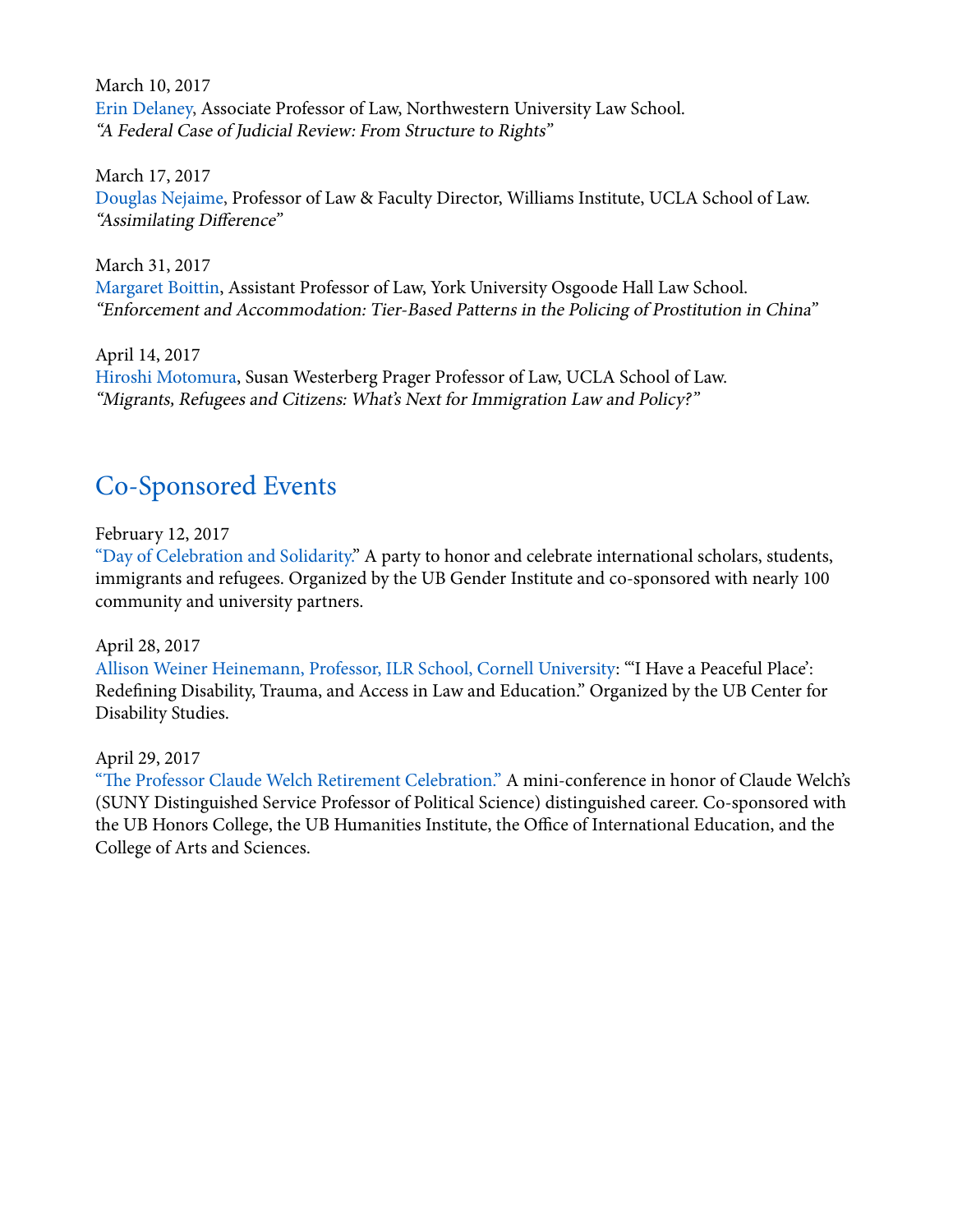# IV. Conferences and Workshops

## **Conferences**

September 30 - October 1, 2016

"Buddhist Law and State Law in Comparative Perspective." Organized by Rebecca French, UB Professor of Law, and Benjamin Schonthal, Associate Professor of Buddhism/Asian Religions, University of Otago.

October 21-22, 2016 "Gene Editing: Life and Law Beyond the Human." Organized by UB Professor of Law Irus Braverman.

November 5, 2016

"Global Governance and the Trans-Pacific Partnership (TPP)." Organized by Trina Hamilton, Associate Professor, Abigail Cooke, Assistant Professor, Marion Werner, Assistant Professor, UB Department of Geography, and Meredith Kolsky Lewis, Professor and Vice Dean, UB International and Graduate Programs, School of Law.

February 23-24, 2017 "Ocean Legalities: The Law and Life of the Sea." Organized by UB Professor of Law Irus Braverman.

March 10-11, 2017 "The Changing Climate: Reflections on Current Law, Policy, Justice, and Regulation." Organized by Kim Connollu, UB Professor of Law.

# V. Publications

## SSRN Buffalo Legal Studies Research Paper Series

The Baldy Center and the SUNY Buffalo Law School co-sponsor an online series of working papers, called the Buffalo Legal Studies Research Paper Series. It is hosted and distributed by SSRN (Social Science Research Network) and provides an international, interdisciplinary audience for the law-related work of UB faculty and visiting scholars. The editor of the series is Errol Meidinger, UB School of Law.

"Exorcising the Clergy Privilege" Virginia Law Review, Vol. 103, 2017, University at Buffalo School of Law Legal Studies Research Paper No. 2016-44 Christine Bartholomew

"The Political Economy of Celebrity Rights" 38 Whittier Law Review 1 (2018), University at Buffalo School of Law Legal Studies Research Paper No. 2016-048 Mark Bartholomew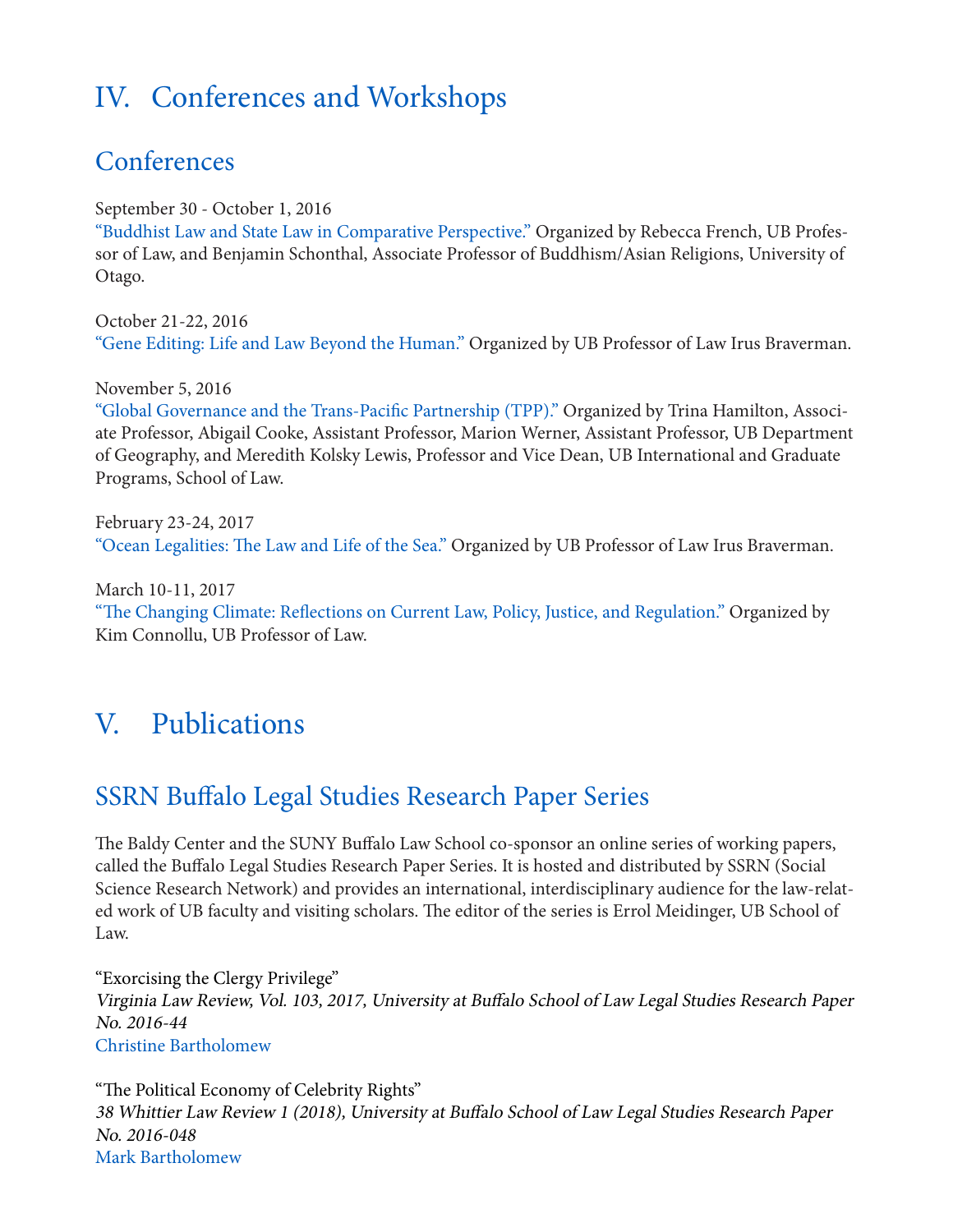"Penal Incapacitation: A Situationist Critique" American Criminal Law Review, Vol. 54, No. 1, 2017, University at Buffalo School of Law Legal Studies Research Paper No. 2016-037 Guyora Binder

"Why Law Matters for Our Obligations" Critical Analysis of Law 2:2 (2015), University at Buffalo School of Law Legal Studies Research Paper No. 2016-032 Guyora Binder

"What Is Criminal Law About?" Michigan Law Review, Vol. 114, p. 1173, 2016, University at Buffalo School of Law Legal Studies Research Paper No. 2016-027 Guyora Binder and Robert Weisberg

"Capital Punishment of Unintentional Felony Murder" Notre Dame Law Review, Vol. 92, p. 1141, 2017, University at Buffalo School of Law Legal Studies Research Paper No. 2016-045, Stanford Public Law Working Paper Guyora Binder, Robert Weisberg and Brenner Fissell

"Is Assisted Procreation an LGBT Right?" Wisconsin Law Review, Vol. 2016, No. 6, 2016, University at Buffalo School of Law Legal Studies Research Paper No. 2016-42 Michael Boucai

"The Pet Keeping Industry in the American City" Squaderno 42: 51-55. ISSN 1973-9141 , University at Buffalo School of Law Legal Studies Research Paper No. 2016-035 Irus Braverman

"Anticipating Endangerment: The Biopolitics of Threatened Species Lists" BioSocieties (2016). DOI: 10.1057/s41292-016-0025-0, University at Buffalo School of Law Legal Studies Research Paper No. 2016-034 Irus Braverman

"Pet Subjects" Times Literary Supplement, October 6, 2016, University at Buffalo School of Law Legal Studies Research Paper No. 2016-033 Irus Braverman

"Biopolarity: Coral Scientists between Hope and Despair" Anthropology Now. Volume 8, Issue 2, December 2016 (Forthcoming), University at Buffalo School of Law Legal Studies Research Paper No. 2016-031 Irus Braverman